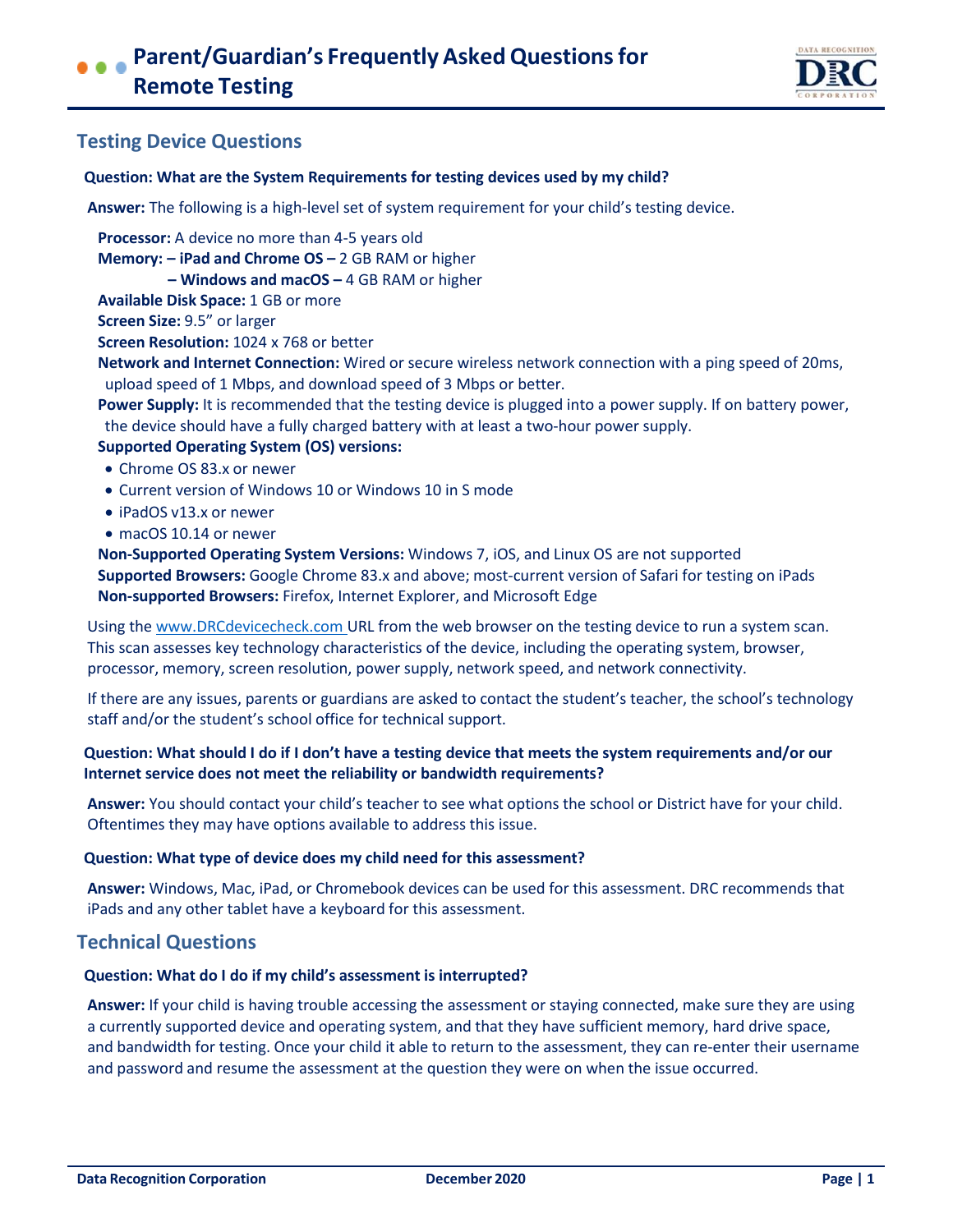

## **Question: If my child's assessment is interrupted, are all the responses for questions they have completed lost and do they need to start the assessment over from the beginning?**

**Answer:** If there is any type of interruption during the assessment, all your child's work and prior responses up to that point have been recorded and saved. Once your child is able to return to the assessment, they can reenter their username and password and resume the assessment at the question they were on when the issue occurred.

## **Question: If my child is having technical issues, who can I contact for support?**

**Answer:** If technical issues arise and/or an error message displays during the assessment, contact your child's teacher, the school's technology staff, and/or the school office for technical support. If additional support is required, a school or district representative will reach out to DRC to determine a resolution. Do not attempt to contact DRC customer service directly for support. Any issue related to your home's technology configurations must first be relayed to your child's school and they will contact DRC if necessary.

## **Question: My child received an error message with a Customer Service number on it. Can I call that number for help?**

**Answer:** Do not attempt to contact DRC customer service directly for support. Any issue related to your child's assessment must first be relayed to your child's school and they will contact DRC if necessary.

#### **Question: Can my child use a browser other than the Google Chrome browser to take this assessment?**

**Answer:** If your child is using an iPad, they can use the Safari browser. On all other supported devices, your child needs to use the Google Chrome browser. The test software may not function properly using any other Internet browser. If the Google Chrome browser is not installed, follow the step-by-step instructions for downloading and installing the current version of the Chrome browser at [www.google.com/chrome.](https://www.google.com/chrome/) The Chrome browser is free and should be the default browser on the testing device.

## **General Questions**

#### **Question: Do I have to be present while my child is taking the assessment?**

**Answer:** Yes. You are an extra set of eyes and ears for the Test Administrator during the assessment. All parents or guardians are asked to:

- Encourage your child to try their best and to approach the assessment in a positive manner.
- Make sure your child has an adequate testing device and peripherals to take the assessment.
- [Do your best to find a room for your child to test in that](https://chrome.google.com/webstore/category/extensions) is quiet, private, and well-lit.
- Turn off any music, TV, or other background noise.
- Only help your child if there are difficulties with the testing device, issues logging into the web conference, and/or issues logging into the assessment.
- Not help your child with any questions on the assessment.
- Not read the assessment questions or answers to your child.
- Ensure your child stays in the testing interface and does not use other tools, devices, or applications outside of the testing interface during the assessment.
- Emphasize that the security of the assessment questions must be maintained at all times. None of the materials from the online test may be copied, photographed, or recorded in any manner.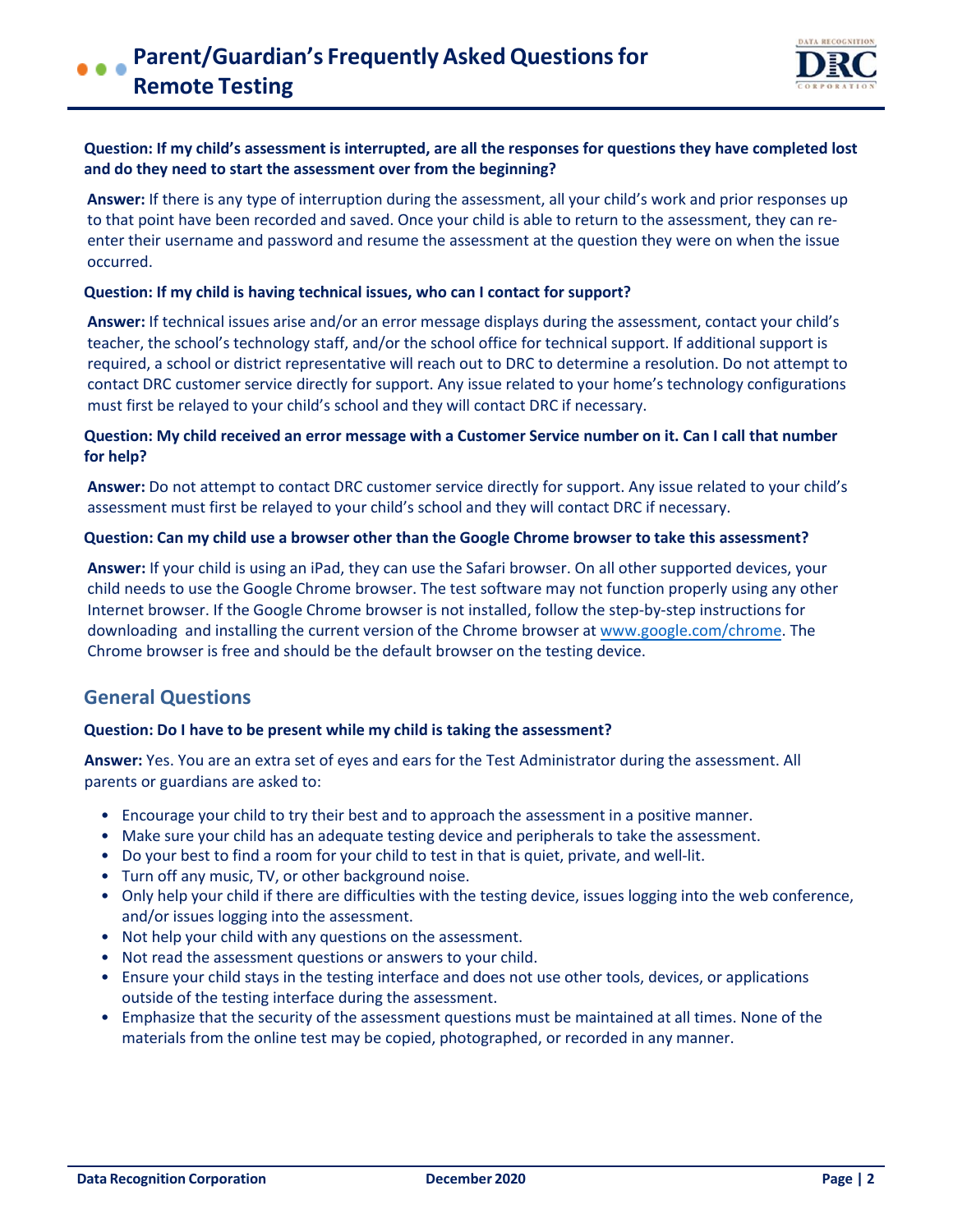

#### **Question: If my child's assessment has audio, what type of headset will my child need for testing?**

**Answer:** The following are guidelines for audio to help maximize the potential for testing success:

- Make sure the browser has the proper permissions enabled to access the headset.
- Make sure your audio is not muted and the volume is turned up.

The following chart provides headset recommendations:

| <b>Configuration</b>              | <b>Suitability</b> | <b>Pros and Cons</b>                                                                                                                                                                                                                                                                                                                                  |
|-----------------------------------|--------------------|-------------------------------------------------------------------------------------------------------------------------------------------------------------------------------------------------------------------------------------------------------------------------------------------------------------------------------------------------------|
| Over the ear<br>headset           | Ideal              | Comfortable when worn for a longer time period by students of different<br>ages. Weight and size of headsets can be selected based on students' age.<br>Portable headsets are smaller and lighter and hence may be suitable<br>for younger students. Deluxe headsets can be larger and heavier but have<br>the advantage of canceling out more noise. |
| Noise canceling<br>headphones     | Acceptable         | Noise cancellation often does not cancel out the sound of human voices,<br>so this feature provides little benefit.                                                                                                                                                                                                                                   |
| Ear buds or ear<br>headphones     | Acceptable         | Sound volume can vary based on the positioning of the buds in the ear,<br>resulting in inconsistent audio playback.                                                                                                                                                                                                                                   |
| Device speakers                   | <b>Marginal</b>    | Audio playback built into devices generally do not offer very high fidelity<br>and speakers do not offer privacy during the test.                                                                                                                                                                                                                     |
| Bluetooth or<br>wireless headsets | Not recommended    | To ensure test security, students should not use Bluetooth or wireless<br>headsets.                                                                                                                                                                                                                                                                   |

## **Error Messages**

#### **Question: What do I do if my child receives the message "Connection Retry is in Progress"?**

**Answer:** This message means the testing device has lost its network connection. That could be due to issues with Wi-Fi or the Internet connection.

For the next five minutes, while this message is displayed, DRC INSIGHT will attempt to successfully reconnect to the network. During this time, if a connection is re-established, the message will close, and your child can continue the assessment. If a connection is not re-established during this time, the message will close and a "Connection Error" message will be displayed. At any time during the five-minute interval, your child can click **Exit the Test** to temporarily end the assessment session.

**Note**: Loss of a network connection also impacts your child's connection to the web meeting. There will not be the ability to chat or connect with the Test Administrator in the web meeting until the connection is restored.

## **What Should I Do?**

- If the message disappears and your child returns to the assessment, you do not need to do anything—your child can resume the assessment.
- If the message disappears and the "Connection Error" message is displayed, your child will need to discontinue the assessment session by clicking **Ok** to exit DRC INSIGHT. You should contact your child's teacher, the school's technology staff, and/or the school office for technical support. Your child can resume the assessment once the issue is resolved.
- If your child clicks **Exit the Test** while the "Connection Retry is in Progress" message is displayed, the assessment ends and your child must re-enter the assessment.
- If your child is having trouble staying connected, make sure they are using a currently supported device and operating system, and that they have sufficient memory, hard drive space, and bandwidth for testing.